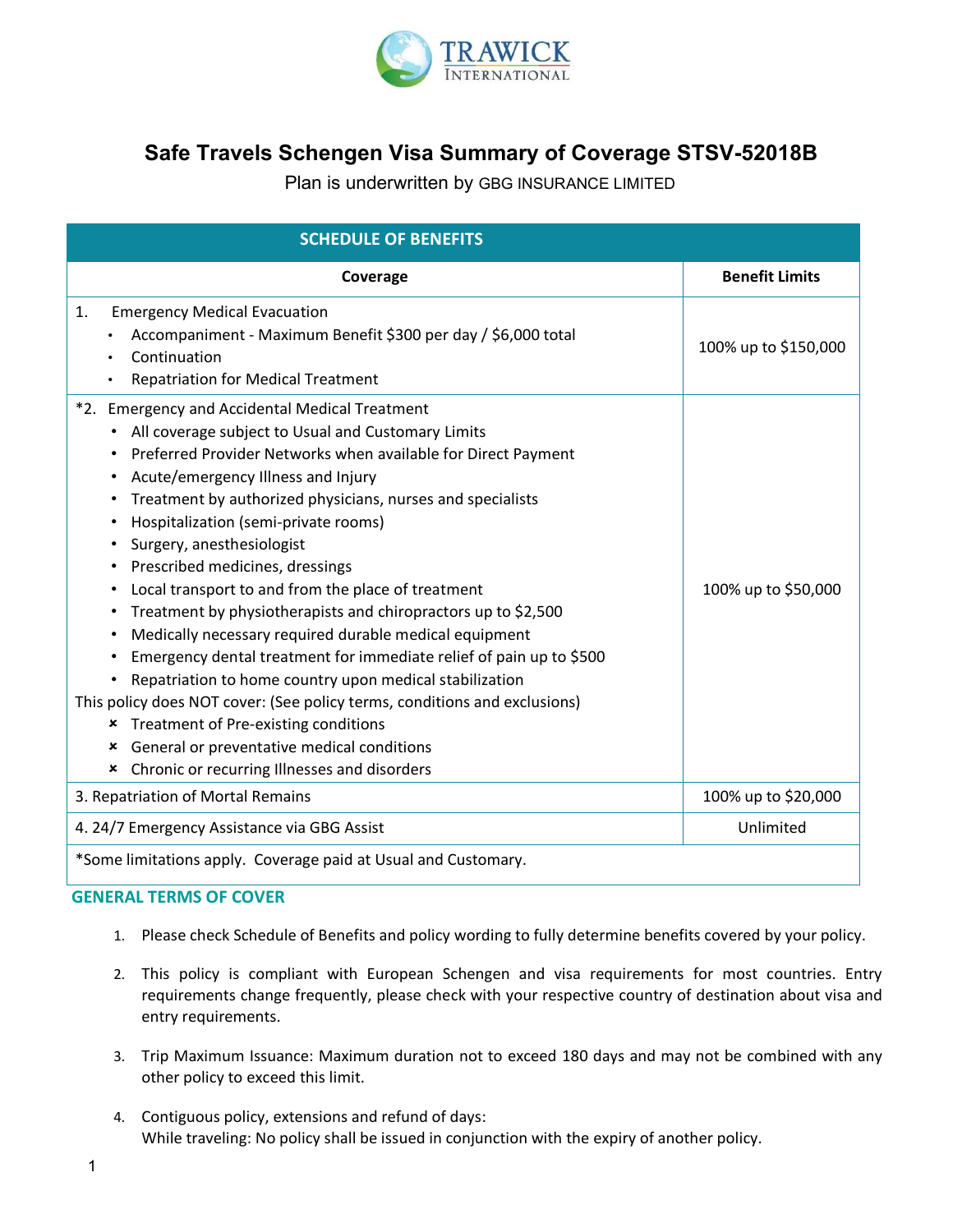Single Trip Policies: A one-time policy extension may be granted per policy without a holding period if requested 72-hours prior to the expiry of the period of insurance. Extensions within 72-hours are subject to a claims holding period up to a maximum of three days after the expiry of the original period of insurance. c. No extensions will be approved for anyone above age 70. No extensions will be approved beyond a cumulative 180-day period. Refunds are not issued for unused days and a policy may not be extended more than 1 time.

5. Children/Dependent Coverage:

Children's rates apply to dependent children from ages 14 days-16 years and are contingent upon travelling with a covered adult. The policy MUST be issued in conjunction with the parent/guardians GBG policy. Children's policies MUST be purchased at the same time as the parent/guardians policy or they will be charged at the adult rate (17-39 age band)

Unaccompanied children traveling on their own may purchase the policy from age 5 onward at the 17-39 adult rate.

- 6. The insured person should not take out this policy if the intent is to live in fixed location outside (Living abroad versus traveling) their home country of residence.
- 7. Maximum Age: Premium calculations will be age at inception and have not attained age 70 at the time of enrollment. The policy will cease at the first renewal date following an Insured Person's 70th birthday.
- 8. All claims must be submitted within 90 days from date of incident or they will be denied. Circumstances may exist in which this is not always possible. Any submissions after 90 days will be considered based on those circumstances.
- 9. All claims arising under this insurance shall be governed by the Laws of Bulgaria, whose courts alone shall have jurisdiction in any dispute arising hereunder.
- 10. If the Insured Person or any person acting on his/her behalf shall make any claim or statement knowing the same to be false or fraudulent as regards amount or otherwise, then this Insurance shall become void and all claims here under shall be forfeited without refund of premium.
- 11. The Insurer may at their own expense take proceedings in the name of the Insured Person to recover compensation or secure an indemnity from any third party in respect of any loss, damage or expense covered by this Insurance and any amounts, recovered or secured shall belong to the Insurer.
- 12. Benefits and premiums in this policy may be denominated in US Dollars, British Pounds or Euros, and benefits will be stated in the same currency in which the premium is paid.
- 13. Client must notify Plan Administrator within 30 days of a change of address or domicile. PLEASE NOTE A CHANGE OF ADDRESS MAY AFFECT YOUR ELIGIBILITY UNDER THIS POLICY. Example: Any Insured person who moves to a new country WILL NO LONGER BE COVERED in the NEW COUNTRY OF DECLARED RESIDENCE.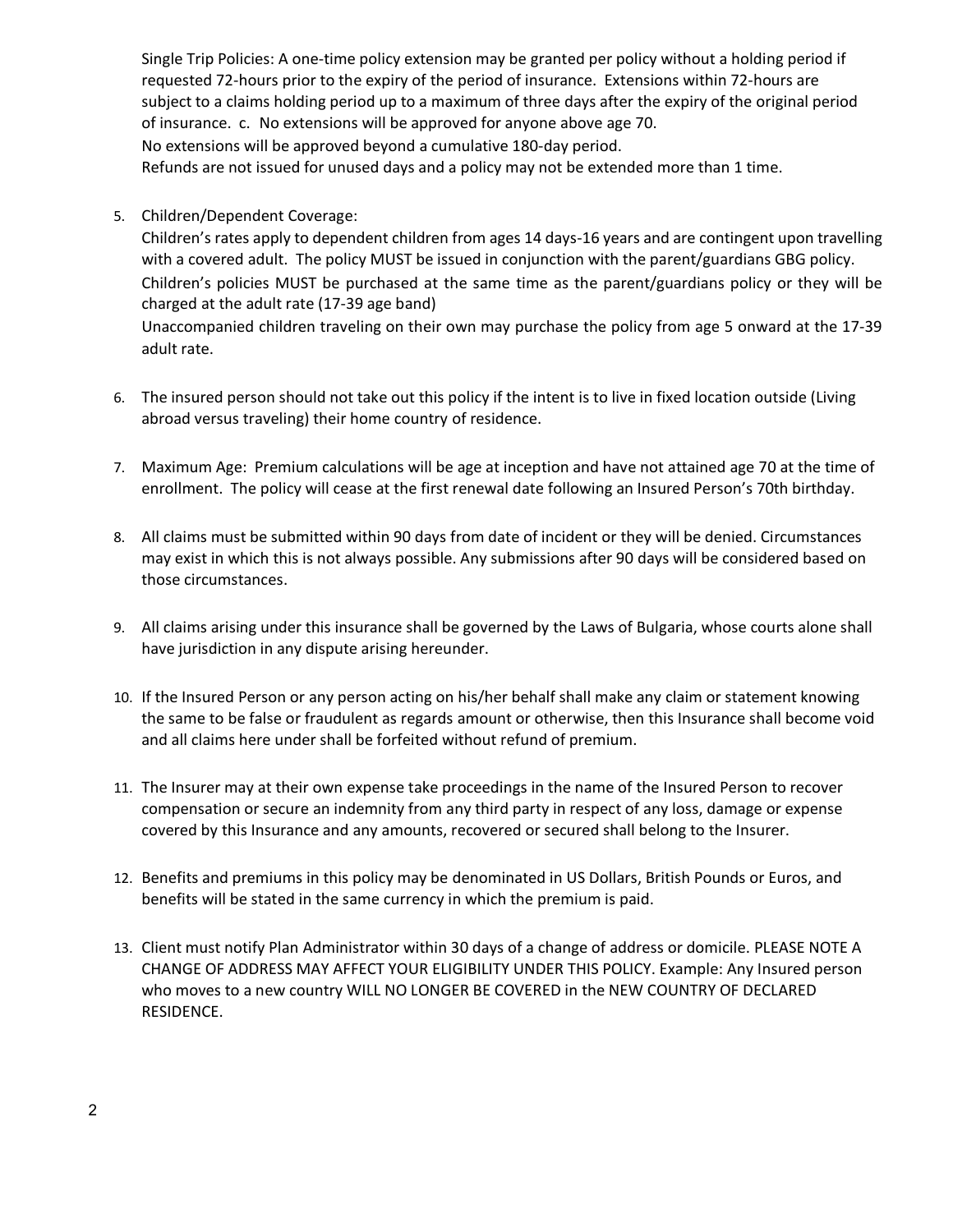# **POLICY TERMS AND CONDITIONS**

Benefits are applicable when the Insured Person is outside his or her Home Country of permanent residence; coverage also is in effect when traveling from and to their home country as part of an international trip.

1. **Emergency Medical Evacuation**: The plan covers the reasonable and customary charges for emergency evacuation when medical treatment is not available locally and deemed necessary and pre-approved by GBG Assist (the insurer), their medical advisors and the attending Physician–to a suitable location that will render immediate and appropriate care which may or may not be the home country of origin. If the Insured does not obtain preapproval from GBG Assist, GBG reserves the right to deny coverage or apply substantial co-payments for the associated costs to a maximum of 50% the evacuation cost.

1.1 Accompaniment: The insurance allows for the travel and accommodation expenses of one person (i.e., a relative or friend who is a resident of Insured Person's home country), whom upon medical advice is advised to join, accompany, remain with or escort the Insured Person. Transportation costs will be by commercial carriers and in economy class. Maximum Benefit \$300 per day/\$6,000 total.

1.2 Continuation: Upon pre-approval of GBG Assist, coverage includes transportation by economy travel for the Insured Person, if medically able, to the point of initial destination to continue with the trip.

1.3 Repatriation For Medical Treatment**:** GBG reserves the right to review and repatriate any case in which the Insured Person is medically stable and upon advice of the Insurers and Attending Medical Doctors can be evacuated at GBG's discretion to the home country of residence and any form of treatment or surgery which in the same medical opinion can be delayed until the Insured Person returns to their home country. Refusal to accept repatriation when medically stabilized can result in the insurer denying further medical coverage and benefits.

2. **Emergency and Accidental Medical Treatment:** The PRIMARY PURPOSE of this Travel Policy is to protect an Insured Person from acute, sudden and unforeseen Medical and Accidental Emergencies. It is not intended to care for general medical conditions or Pre-existing conditions and is subject to the limits specified in the Schedule of Benefits.

2.1 This may include usual, customary and reasonable expenses incurred by the Insured Person in case of acute/emergency Illness and injury. Policy covers required treatment by authorized physicians, nurses and specialists, hospitalization (semi-private rooms) including surgery, anesthesiologist, prescribed medicines, dressings and local transport to and from the place of treatment shall be compensated at 100% of the expenses. Treatment by physiotherapists and chiropractors prescribed by an authorized physician shall be compensated at 100% of the expenses, not to exceed \$2,500. Including emergency dental treatment for the immediate relief of pain \$500 maximum. The insurance shall not cover expenses for treatment of Pre-existing, chronic or recurrent Illnesses and disorders or unnecessary durable medical devices/equipment. See exclusions below.

2.2 Outpatient services are covered per the policy and may be utilized via Urgent Care Centers and only via licensed medical doctors.

2.3 Coverage will continue until such time as when, in the opinion of the doctor in attendance and the Insurers' medical advisers, the Insured Person is fit to travel provided that these all occur within 12 months of the date of the incident (outside Home Country).

2.4 Event: Any one incident in which the Insured Person requires care for acute, sudden and unforeseen Medical and Accidental Emergencies and the direct consequence of the event. Multiple events independent of each other are covered to the event maximum with no limits on the number of events. This policy is for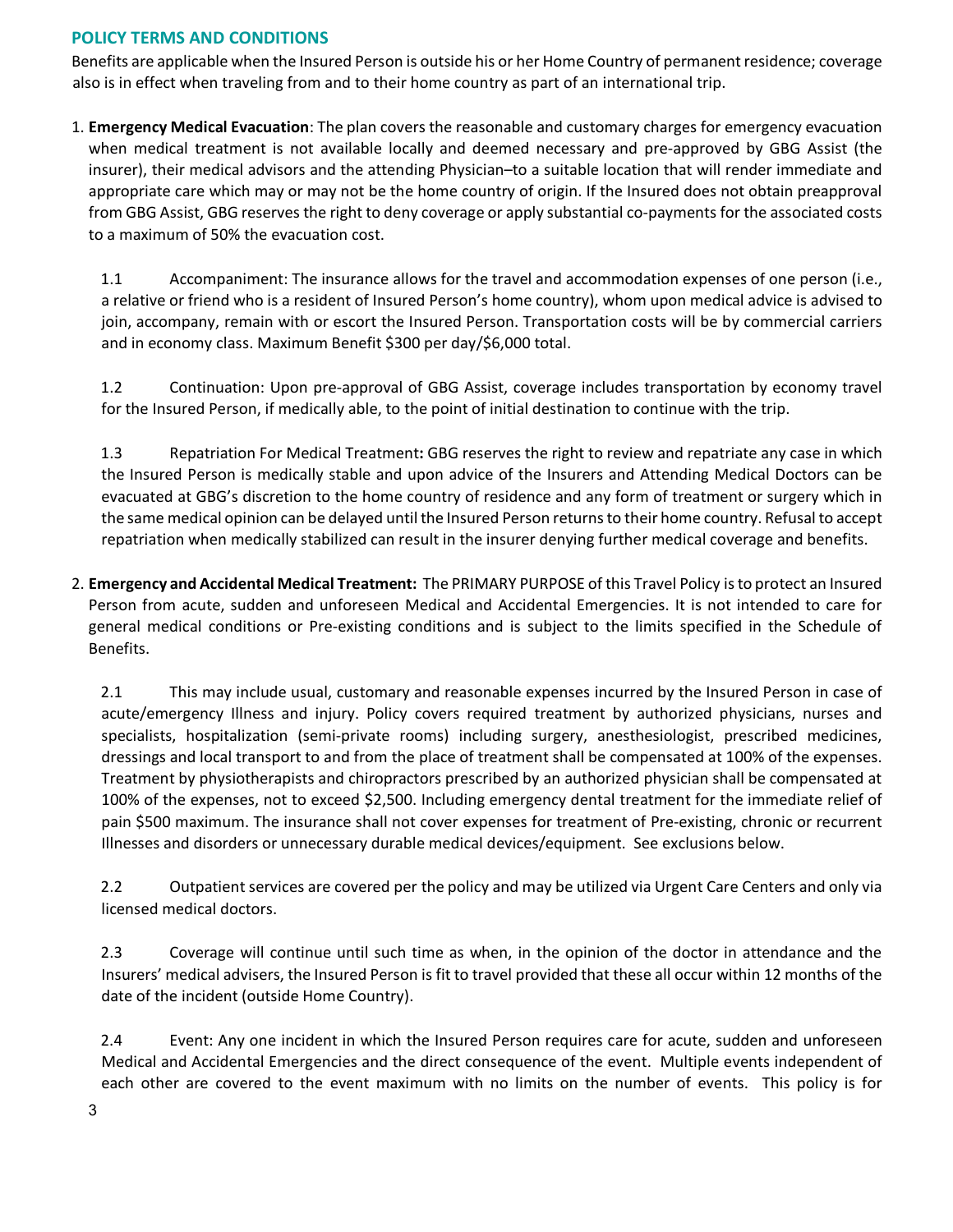Emergency Care and stabilization only. In the event of a long-term Illness or diagnosis the Insured Person will not be covered for treatment or ongoing care or extended care for that Illness or injury.

2.5 Repatriation for Medical Treatment: GBG reserves the right to review and repatriate any case in which the Insured Person is medically stable and upon advice of the Insurers and Attending Medical Doctors can be evacuated at GBG's discretion to the home country of residence and any form of treatment or surgery which in the same medical opinion can be delayed until the Insured Person returns to their home country. Refusal to accept repatriation when medically stabilized can result in the insurer denying further medical coverage and benefits.

2.6 Excess Insurance Provision: The insurance provided under both Medical and Evacuation shall be in excess of all other valid and collectable insurance or indemnity and shall apply only when such other benefits are exhausted. In the event no other insurance coverage exists, this coverage becomes primary with GBG reserving the right to review and potentially subrogate with any undeclared coverage whether known or unknown to the Insured Person.

# 3. **Repatriation of Mortal Remains:**

3.1 A benefit for either repatriation of mortal remains or local burial is included in this policy. This benefit excludes fees for return of personal effects, religious or secular memorial services, clergymen, flowers, music, announcements, guest expenses and similar person burial preferences.

3.2 All Repatriation benefits and the necessary clearances for the return of an Insured Person's mortal remains by air transport to the Home Country must be coordinated and pre-approved by GBG Assist.

4. **24/7 Emergency Assistance via GBG Assist:** GBG Assist is available 24 hours a day, 7 days a week, providing assistance on: Pre-Authorization of medical services; Emergency and assistance services; Locating an In-Network Provider; General customer services; Medical Evacuation handling and coordination; Repatriation for medical treatment; Repatriation of Mortal Remains coordination; Medical Case Management and review. GBG Assist requires notification as soon as possible for all situations requiring emergency medical treatment. Medical Emergency Pre-Authorizations must be received within 24 hours of the admission or procedure. In instances of an emergency, the Insured Person should go to the nearest Hospital or provider for assistance even if that Hospital or provider is not part of the Network. Failure to do so will result in a 50% reduction in payment of Covered expenses. For services that result in evacuation or repatriation, GBG Assist **must** be notified. Contact **GBG Assist** for emergency assistance.

# **DEFINITIONS**

Please note certain words used in this document have specific meanings.

- 1. **"Accident"** means a sudden, unexpected and unintended event where the Insured Person sustaining bodily Injury caused by accidental, external, violent and visible means which shall solely and independently of any other cause
- 2. **"Acute / Medical Conditions"** means defined as a sudden and unexpected Illness occurring after you have started your trip abroad. In order for a Illness to be covered it must be unexpected and non-preexisting and stable for the last 12 months prior to departure and if left untreated could cause deterioration in an Insured Persons condition.
- 3. **"Automobile"** means a self-propelled, private passenger motor vehicle with four or more wheels that is a type both designed and required to be licensed for use on the highway of any state or country. Automobile includes, but is not limited to, a sedan, station wagon, sport utility vehicle, or a motor vehicle of the pickup, van, camper, or motor-home type. Automobile does not include a mobile home or any motor vehicle that is used in mass or public transit.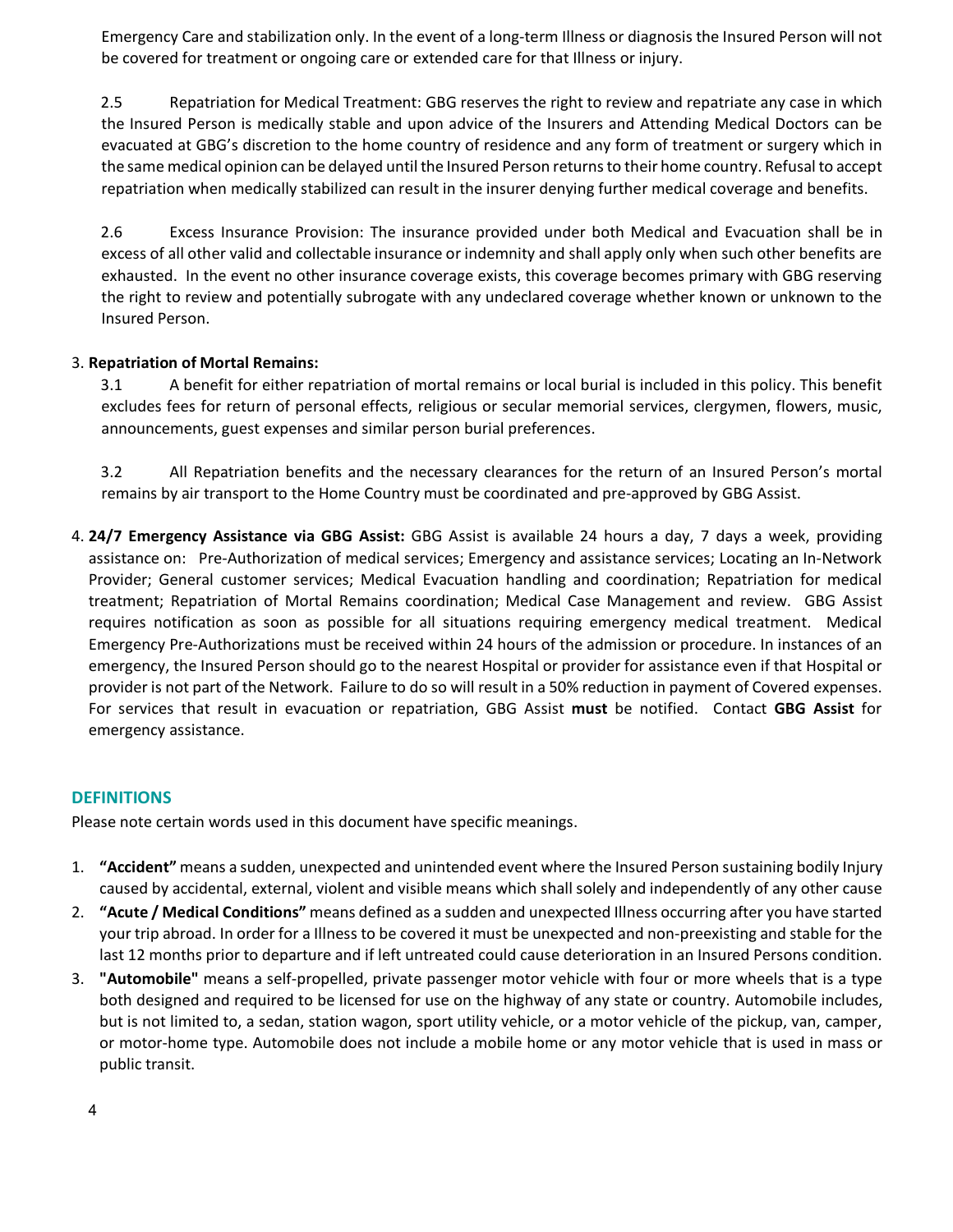- 4. **"Covered Expenses"** means expenses actually incurred by or on behalf of an Insured Person for treatment, services and supplies covered by the Policy. Coverage under the Policy must remain continuously in force from the date of the Accident or Illness until the date treatment, services or supplies are received for them to be a Covered Expense. A Covered Expense is deemed to be incurred on the date such treatment, service or supply, that gave rise to the expense or the charge, was rendered or obtained.
- 5. **"Covered Trip"** means a period of round-trip travel away from the Insured Person's Home Country; the trip has defined departure and return dates specified when the Insured enrolls.
- 6. **"Deductible"** means the dollar amount of Covered Expenses that must be incurred as an out of-pocket expense by each Insured Person on a per Policy Term basis before Medical Expense Benefits and/or other Additional Benefits paid on an expense incurred basis are payable under the Policy.
- 7. **"Dependent"** means an Insured's lawful spouse or Domestic Partner; or an Insured's unmarried child, from the moment of birth (14 days for this policy) to age 21, who is chiefly dependent on the Insured for support. A child, for eligibility purposes, includes an Insured's natural child; adopted child, beginning with any waiting period pending finalization of the child's adoption; or a stepchild who resides with the Insured or depends chiefly on the Insured for financial support.
- 8. **"Doctor"** means a licensed health care provider acting within the scope of his or her license and rendering care or treatment to an Insured Person that is appropriate for the conditions and locality. It will not include an Insured Person or a Insured Person of the Insured Person's Immediate Family or household.
- 9. **"Event":** Any one incident in which the Insured Person requires care for acute, sudden and unforeseen Medical and Accidental Emergencies and the direct consequence of the event. Maximum coverage is limited to amounts specified in the Schedule of Benefits. Multiple events independent of each other are covered to the event maximum with no limits on the number of events
- 10. **"Family Insured Person"** means the spouse, parent, parent-in-law, grandparent, child, grandchild, brother, sister, fiancée, such person being resident in the Home Country (as declared on the application), of the Insured Person, or of the person with whom the Insured Person is travelling or had arranged to travel.
- 11. **"Home Country"** means a country from which the Insured Person holds a passport. If the Insured Person holds passports from more than one country, his or her Home Country will be that country which the Insured Person has declared to us in writing as his or her Home Country.
- 12. **"Hospital"** means an institution that: 1. operates as a Hospital pursuant to law for the care, treatment, and providing of in-patient services for sick or injured persons; 2. provides 24-hour nursing service by Registered Nurses on duty or call; 3. has a staff of one or more licensed Doctors available at all times; 4. provides organized facilities for diagnosis, treatment and surgery, either: (i) on its premises; or (ii) in facilities available to it, on a prearranged basis; 5. is not primarily a nursing care facility, rest home, convalescent home, or similar establishment, or any separate ward, wing or section of a Hospital used as such; and 6. Is not a place solely for drug addicts, alcoholics, or the aged or any separate ward of the Hospital.
- 13. **Illness:** A physical sickness, disease, pregnancy and complications of pregnancy. This does not include mental Illness.
- 14. **"Injury"** means accidental bodily harm sustained by an Insured Person that results directly and independently from all other causes from a Covered Accident. All injuries sustained by one person in any one Accident, including all related conditions and recurrent symptoms of these injuries, and are considered a single Injury/event.
- 15. **"Insured Person"** means any Insured and Dependent for whom the required premium is paid and a person in a Class of Eligible Persons for whom the required premium is paid making insurance in effect for that person. A Dependent covered under the Policy is not an Insured, but rather a Dependent.
- 16. **"Medical Emergency"** means a condition caused by an Injury or Illness that manifests itself by symptoms of sufficient severity that a prudent layperson possessing an average knowledge of health and medicine would reasonably expect that failure to receive immediate medical attention would place the health of the person in serious jeopardy.
- 17. **"Medically Necessary"** means a treatment, service or supply that is: 1. required to treat an Injury or Illness; prescribed or ordered by a Doctor or furnished by a Hospital; 2. performed in the least costly setting required by
	- 5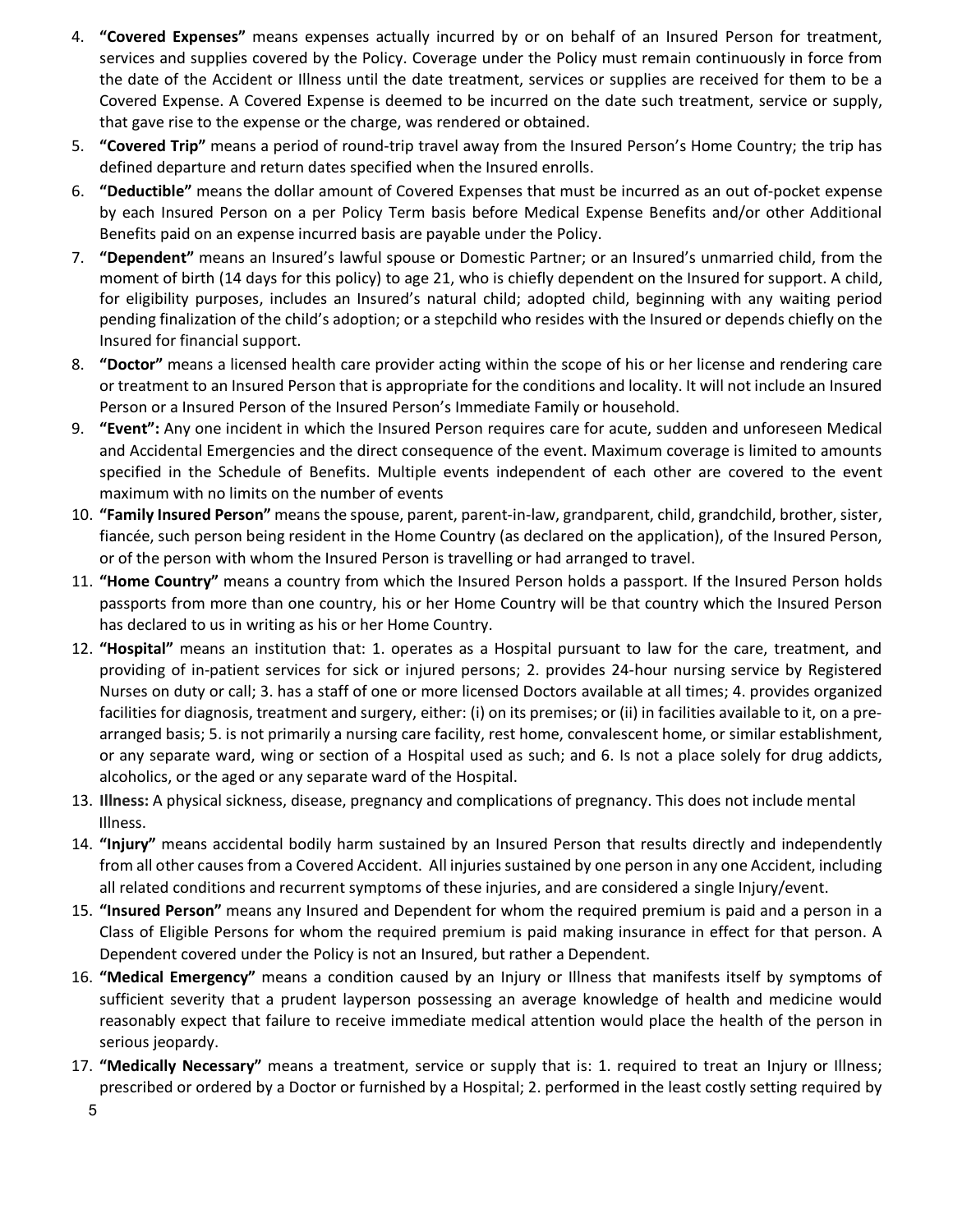the Insured Person's condition (usual, reasonable and customary); and 3. Consistent with the medical and surgical practices prevailing in the area for treatment of the condition at the time rendered.

- 18. **"Period of Insurance"** means the dates as shown on your certificate for which premium has been paid;
- 19. "**Pre-Existing Condition:"** means any Illness or Injury, physical or mental condition, for which an Insured Person received any diagnosis, medical advice or treatment, or had taken any prescribed drug, or where distinct symptoms were evident prior to the Effective Date. A Pre-Existing Condition is considered stable, which in the twelve months before the Effective Date, there have not been: new/change in treatment; medical management; medication including a change in dosage, and new/more frequent/more severe symptoms or findings, and new test results or test results showing a deterioration, and investigations initiated or recommended for your symptoms, and hospitalization or referral to a specialist.
- 20. "**Traveling Companion"** means a person or persons with whom you have coordinated travel arrangements, shares the same accommodations as You and intend to travel with during the Trip.
- 21. **"Trip"** means travel by air, land, or sea from the Insured Person's Home Country.
- 22. **"Usual, Customary, and Reasonable"** means the lower of: 1) the provider's usual charge for furnishing the treatment, service or supply; or 2) the charge determined by the Insurer to be the general rate charged by the others who render or furnish such treatments, services or supplies to persons: 1) who reside in the same geographical area; and 2) whose Illness or Injury is comparable in nature and severity. The Usual, Customary, and Reasonable charge for a treatment, service or supply that is unusual, or not often provided in the area, or that is provided by only a small number of providers in the area, will be determined by the Insurer. The Insurer will consider such factors as: 1) complexity; 2) degree of skill needed; 3) type of specialist.

# **GENERAL EXCLUSIONS**

Unless specified in the Benefits Schedule, in any written endorsement, or agreed by Company in writing, no claim can be made for compensation or payment for damage or expenses caused by or as a result of the following:

- 1. Pre-Existing **Conditions:** All treatment and expenses for routine care and maintenance related to Pre-Existing medical conditions.
- 2. In respect of Accidental Damage to Natural Teeth, no benefit is payable for Injury caused by eating or drinking (even if it contains a foreign body), normal wear and tear, tooth brushing or any other oral hygiene procedure or any means other than extra-oral impact, any form of restorative or remedial work, the use of precious metals, orthodontic treatment of any kind or dental treatment performed in a hospital unless dental surgery is the only treatment available to alleviate pain.
- 3. Suicide or attempted suicide, intentional self-injury, the effect of intoxicating liquors or drugs.
- 4. Treatment of hernia, Osgood-Schlatter disease, osteochondritis, osteomyelitis, pathological fractures, congenital weakness whether or not caused by a Covered Accident.
- 5. Evacuation costs where the Insured Person is not being admitted to a Hospital for Treatment or where costs have not been approved by The Company prior to travel commencing.
- 6. Any costs arising after expiry of the current Period of Insurance.
- 7. Any form of treatment or surgery which in the opinion of the Doctors(s) in attendance and GBG Assist can be delayed until your return to your home country.
- 8. Any treatment for HIV / AIDS related conditions or Illnesses whether pre-existing or diagnosed during or immediately after a covered period under this insurance.
- 9. Any expenses incurred after you have returned to your Home Country.
- 10. Medical Expenses in excess of a limit stated in the Benefits Schedule.
- 11. The amount of the Policy Excess, Deductible or Co-Payment, as stated on the Certificate of Insurance.
- 12. Any cost resulting in an Illness, Injury or death from the misuse of drugs or being under the influence or effect of alcohol (other than a legally prescribed medication by a licensed medical professional).
	- 6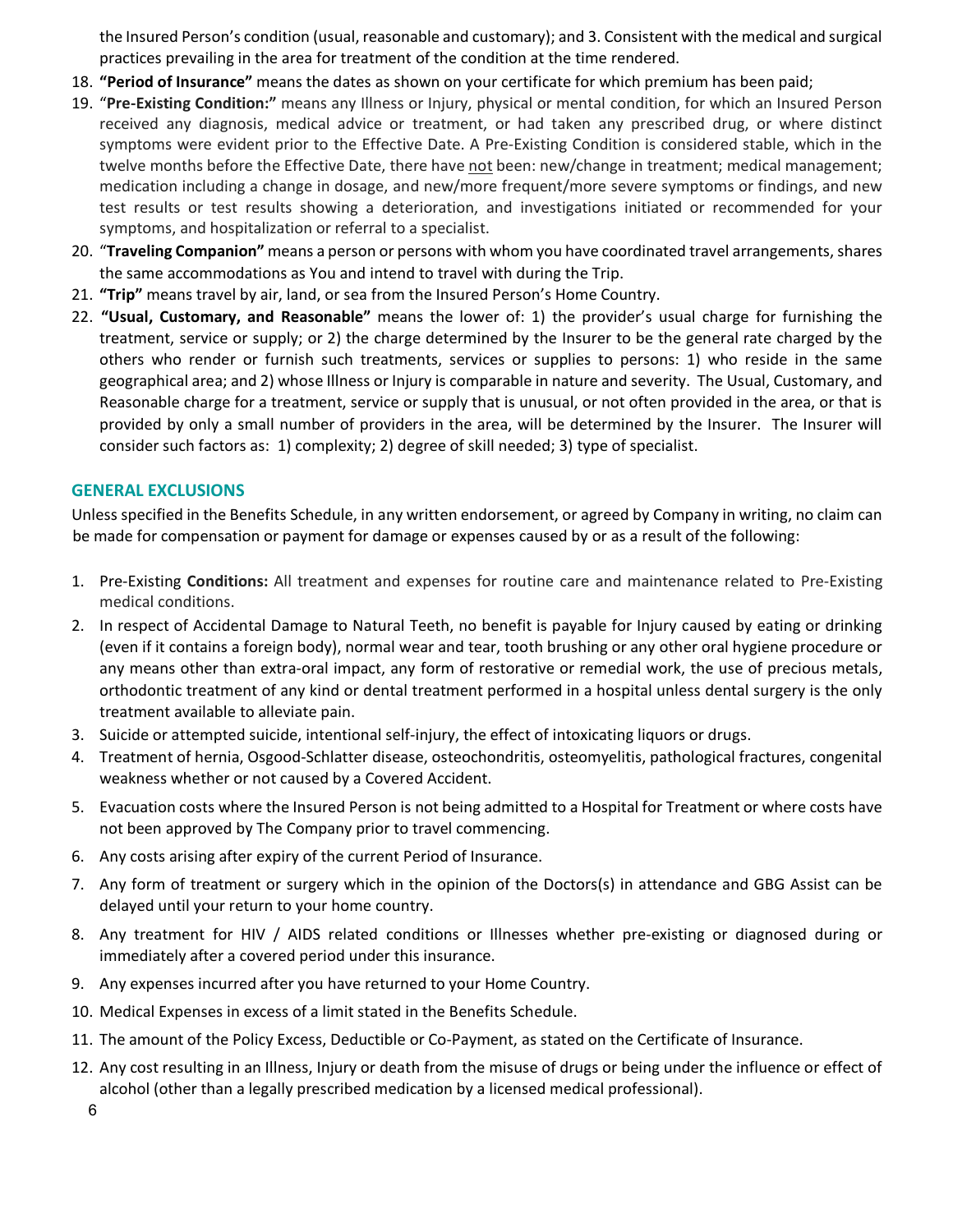- 13. Needless self-exposure to peril except in an attempt to save human life.
- 14. Intentional or fraudulent acts on the Insured Person's part or their consequences.
- 15. Trips specifically made for the purpose of obtaining medical treatment.
- 16. Cosmetic surgery or remedial surgery, removal of fat or other surplus body tissue and any consequences of such Treatment, weight loss or weight problems/eating disorders, whether or not for psychological purposes, unless required as a direct result of an accident which occurs during the Period of Insurance.
- 17. Treatment for alcoholism, narcotics, drug and substance abuse/dependency or any addictive condition of any kind and any injury or Illness arising from the Insured Person being under the influence of alcohol, drugs or any other intoxicating substance.
- 18. Pregnancy, childbirth whether normal or complicated, including the transfer of a pregnant woman to hospital to give routine childbirth or air travel when the Insured Person is more than 20 weeks pregnant and was NOT a result of an accident or onset of complications relating from an accident.
- 19. Treatment for mental or nervous disorders, including transitional life events, homesickness, fatigue, jet-lag or work-related stress; the costs of psychotherapists, psychologists, family therapists or bereavement counselors.
- 20. Use of any type of firearm(s). (Defined as any device that discharges a projectile of any type).
- 21. Any expenses relating to search and rescue operations to find an Insured Person in mountains, at sea, in the desert, in the jungle and similar remote locations including air/sea rescue charges for evacuation to shore from a vessel or from the sea.
- 22. Charges or fees incurred for the completion of medical claim forms.
- 23. Expeditions, and mountaineering and or trekking above 3500M or 11,500 feet is considered an extreme sport and not covered, included and not limited to:
- a. Expeditions to Mt Everest, K2, Kilimanjaro, Antarctica, the Arctic, North Pole and Greenland.
- 24. Motorcycle vacations or holidays of any kind.
- 25. The radioactive, toxic, explosive or other hazardous or contaminating properties of any nuclear installation, reactor or other nuclear assembly or nuclear component thereof.
- 26. War Insurrection and Terrorism: The Insurer shall not be liable for:

Nuclear, and Weapons of mass destruction: means the use of any explosive nuclear weapon or device or the emission, discharge, dispersal, release or escape of fissile material emitting a level of radioactivity capable of causing incapacitating disablement or death amongst people or animals.

Chemical Weapons: mass destruction means the emission, discharge, dispersal, release or escape of any solid, liquid or gaseous chemical compound which, when suitably distributed, is capable of causing incapacitating disablement or death amongst people or animals.

Utilization of Biological weapons of mass destruction means the emission, discharge, dispersal, release or escape of any pathogenic (disease producing) micro-organism(s) and/or biologically produced toxin(s) (including genetically modified organisms and chemically synthesized toxins) which are capable of causing incapacitating disablement or death amongst people or animals.

Terrorism: Terrorist activity means an act, or acts, of any person, or group(s) of persons, committed for political, religious, ideological or similar purposes with the intention to influence any government and/or to put the public, or any section of the public, in fear. Terrorist activity can include, but not be limited to, the actual use of force or violence and/or the threat of such use. Furthermore, the perpetrators of terrorist activity can either be acting alone, or on behalf of, or in connection with any organization(s) or governments(s).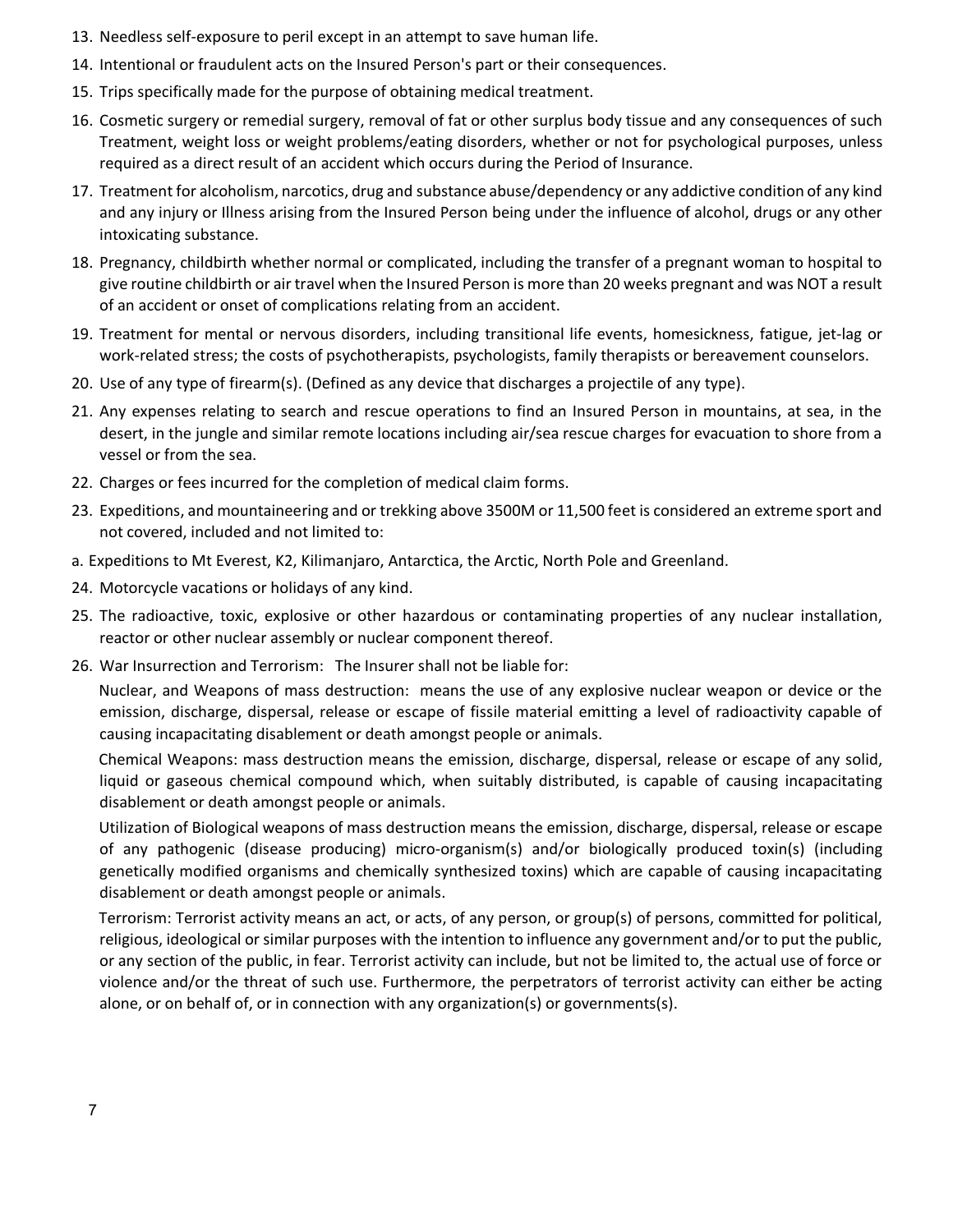### **SUBROGATION**

When the Plan pays for expenses that were either the result of the alleged negligence, or which arise out of any claim or cause of action which may accrue against any third party responsible for Injury or death to the Insured Person by reason of their eligibility for benefits under the Plan, the Insurer has a right to equitable restitution. The Insurer will subrogate with any coverage whether known or unknown to the Insured Person.

#### **CLAIMS PROCEDURES**

Claims must be filed within **90 days** of treatment/loss to be eligible for reimbursement of Covered Expenses. Claim forms should be submitted only when the medical service provider does not bill the Insurer directly, and when you have Out-of-Pocket expenses to submit for reimbursement. All claims worldwide are subject to Usual, Customary, and Reasonable charges as determined by the Insurer and are processed in the order in which they are received. After submitting the claim, you will receive a claim reference number and an electronic receipt for the claim will be sent to you by email.

Claims may be submitted to the Insurer directly by the Provider or Facility. The Insurer will process the claim according to the Schedule of Benefits and Plan terms, and remit payment to the health care provider. Ineligible charges or those in excess of the Allowable Charges will be the responsibility of the Insured Person.

If the Insured Person has paid the health care provider, the Insured Person will submit the claim form along with the original paid receipts directly to the Insurer. Photocopies will not be accepted unless the claim is submitted electronically. The Insurer will reimburse the Insured Person directly according to the Schedule of Benefits and Plan terms.

In order for claims to be considered under this Plan claims must be In a form acceptable to the Insurer, and Contain complete supporting documentation. If the Insurer requests additional information from either the Insured Person, Physician, or other party to evaluate the claim and such information is not submitted, the claim will be denied.

Reimbursement Options: Claims reimbursements will be made by: a) Electronic Direct Deposit for Insured Person where the receiving bank is located in the U.S., b) Wire Transfer for Insured Persons and overseas providers where the receiving bank is located outside of the U.S., or c) Check sent to Insured Person or provider where electronic payment is not possible.

#### Status of Claim:

To request the status of a claim or have a question please call: USA and Canada 866-669-9004 Outside the United States and Canada, call direct or collect: 251-928-0939 Inquiries regarding the status of past claims must be received within 12 months of the date of service to be considered for review.

Claims forms are available at<http://www.trawickinternational.com/resources/claim-forms> For a list of providers visit:<http://www.trawickinternational.com/resources/healthcare-provider-search>

#### RELEASING NECESSARY INFORMATION

It may be necessary for the Insurer to request a complete medical file on an Insured Person for purpose of claims review or administration of the Plan. It may also be necessary to share such information with a medical or utilization review board, or a reinsurer. The release of such confidential medial information will only be with written consent of the Insured Person.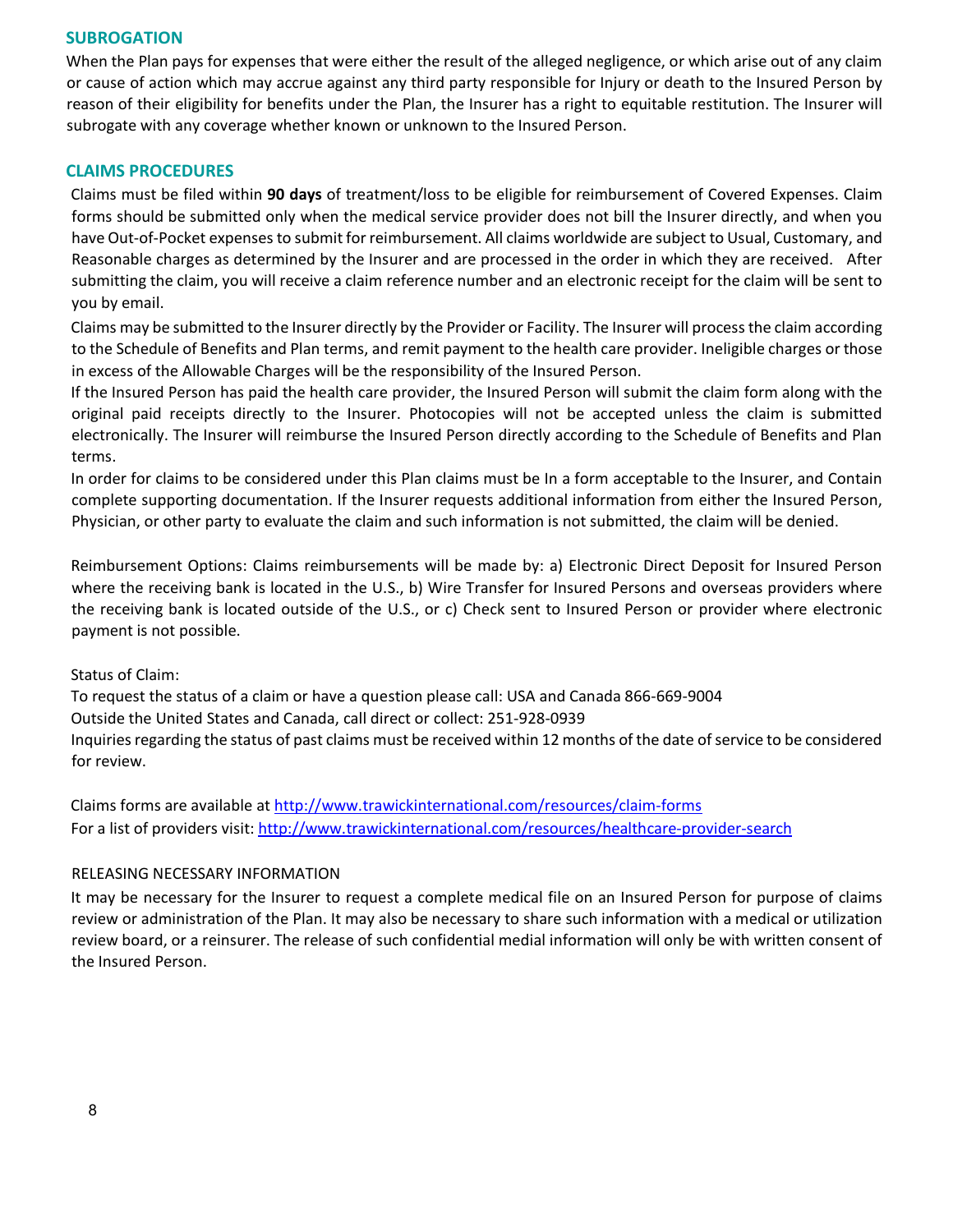#### **CLAIMS APPEAL**

Level One Appeal **-** If you are not satisfied with an administrative, eligibility, rescission of coverage, denial or reduction of benefit or if a health care determination for pre-service or current care coverage has been denied; the Insured Person or your appointed representative has the right to file an appeal within 90 days. Your appeal will be reviewed and the decision made by an authority on the claims staff who was not included in the original decision. Appeals involving Medical Necessity, clinical appropriateness, or experimental and investigational treatments will be considered by a health care professional. For Appeals regarding required pre-service or concurrent care coverage decision, GBG will respond with a decision within 15 calendar days. We will respond within 30 calendar days for appeals regarding a post service coverage decision. If more time or information is needed to make the decision, GBG will notify you to request an extension of up to 15 calendar days and to specify any additional information needed to complete the review.

Level Two Appeal - If you are dissatisfied with the Level One appeal decision, you may request a Level Two Appeal. To start, follow the same process required for a Level One appeal. Most requests for a second review will be conducted by the Appeals Committee, which consists of at least three people. Anyone involved in the prior decisions may not vote on the committee. For appeals involving Medical Necessity, clinical appropriateness, or being experimental or investigational, the Committee will consult with at least one Physician reviewer in the same or similar specialty as the care under consideration, as determined by our medical review agent.

For Level Two appeals we will notify you that we have received your request and schedule a Committee Review. For required pre-service and concurrent care coverage determinations, the Committee review will be completed within 15 calendar days. For post-service claims, the Committee Review will be completed within 30 calendar days. If more time or information is needed to make the determination, we will notify you in writing to request an extension of up to 15 calendar days and to specify any additional time needed by the committee to complete the review. You will be notified in writing of the decision within five working days of the meeting, and within the Committee Review time frames.

Independent Review Procedure - If you are not satisfied with the final decision of the Level Two appeal review, you may request that your appeal be referred to an Independent Review Organization. The Independent Review Organization is composed of persons who are not employed by us, our administrator, or any of our affiliates. A decision to use this external level of appeal will not affect the claimant's rights to any other benefits under the Plan. There is no charge for you to initiate this Independent Review process. The Insurer will abide by the decision of the Independent Review Organization. In order to request a referral to an Independent Review Organization, certain conditions apply. The reason for the denial must be based on a Medical Necessity or clinical appropriateness determination or because it is considered to be experimental or investigational by our medical review agent. Administrative, eligibility, or benefit coverage reductions or exclusions are not eligible for appeal under this process. To request a review, you must notify the Appeals Coordinator within 180 days of your receipt of the Insurer's final adverse benefit determination. The Insurer will then forward the file to the Independent Review Organization. The Independent Review Organization will render an opinion within 30 days of request.

Expedited Appeals - You may request that the appeal process be expedited if, the time frames under this process would seriously jeopardize your life, health, ability to regain maximum function or, in the opinion of your Physician, would cause you severe pain which cannot be managed without the requested services; or your appeal involves nonauthorization of an admission or continuing inpatient stay. GBG Medical Review Agent in consultation with the treating Physician will decide if an expedited review is necessary. When an appeal is expedited, GBG will respond within 72 hours, followed up in writing or electronically within five days.